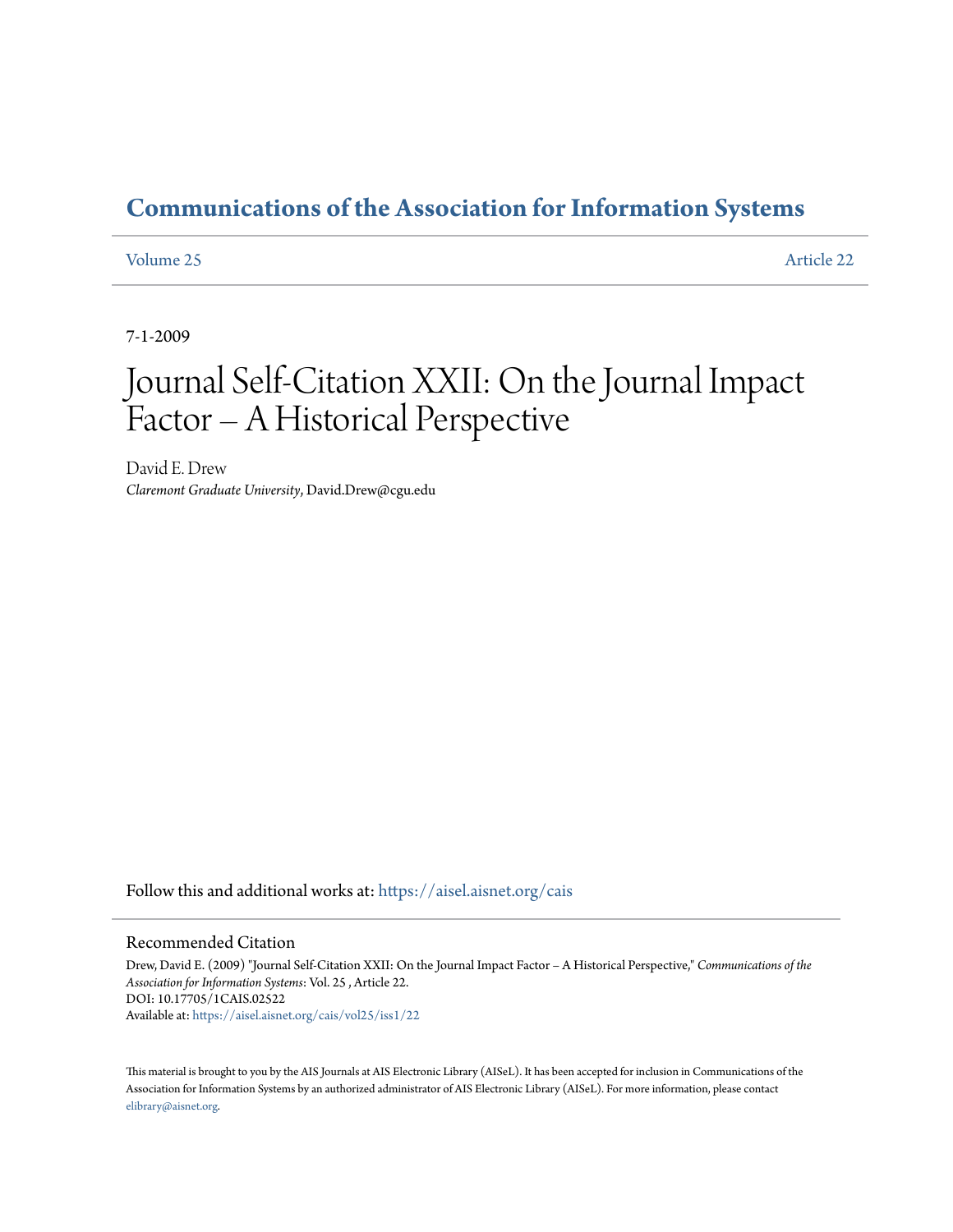# Communications of the Association<br>for Information Systems

#### **Journal Self-Citation XXII: On the Journal Impact Factor – A Historical Perspective**

David E. Drew

*Claremont Graduate University David.Drew@cgu.edu*

#### Abstract:

This paper puts a historical perspective on the use of Impact Factors. It describes how Impact Factors were used in a U.S. National Research Council project 35 years ago to evaluate the improvements that resulted from a billion dollar University Science Development program funded by the National Science Foundation. Impact Factor rankings proved to have a remarkably high correlation to science departments ranking obtained from a different source. The paper considers additional policy aspects of impact factors.

**Keywords:** Impact Factors, department rankings, policy impacts

Volume 25, Article 22, pp. 177-182, July 2009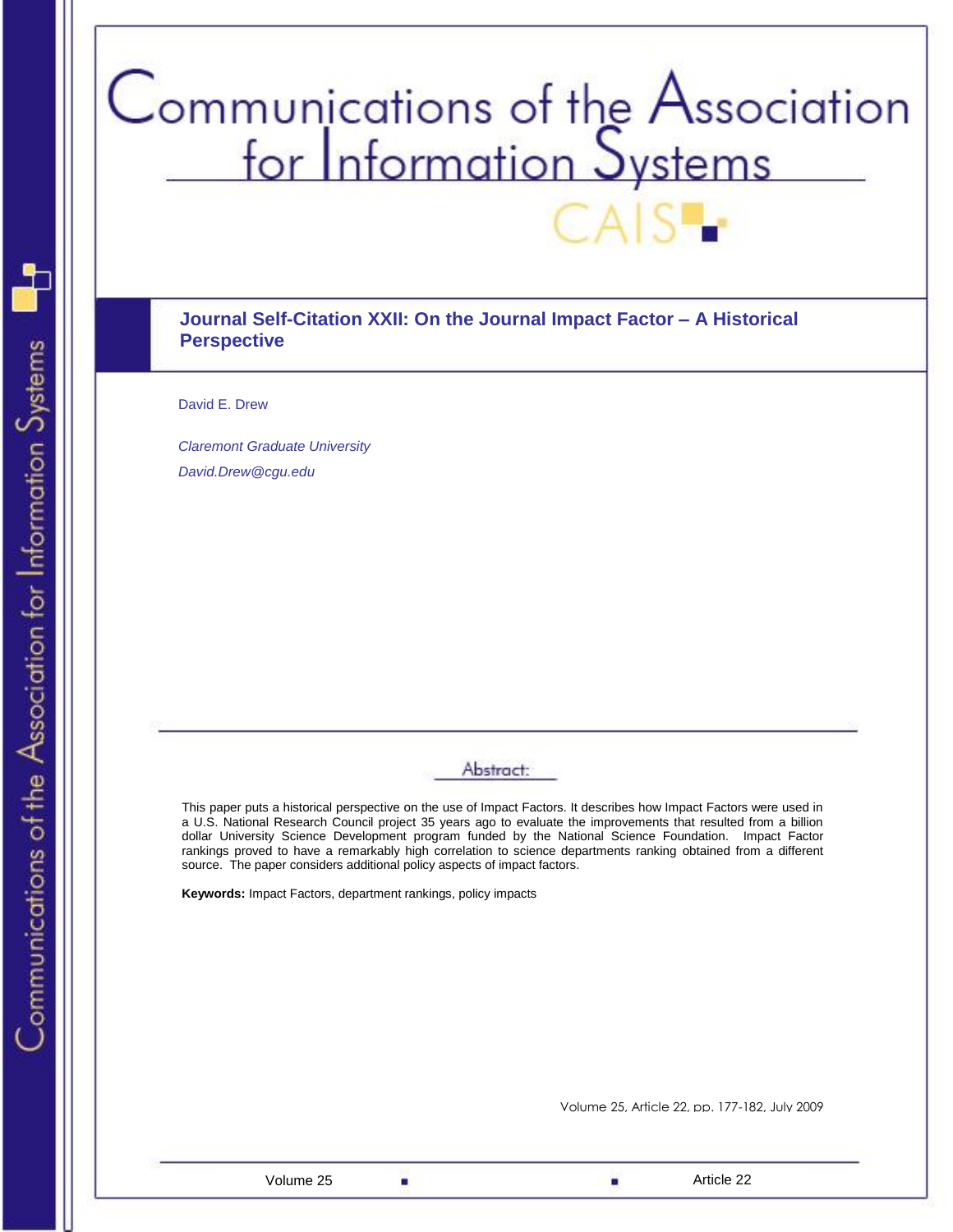#### **Journal Self-Citation XXII: On the Journal Impact Factor – A Historical Perspective**

#### **I. INTRODUCTION**

This paper presents a perspective about the Thomson Reuter Scientific Impact Factor based upon personal policy evaluation experience 35 years ago. The objective is to put the quantitative findings in the first five papers (Holsapple [2009], Li [2009],Romano [2009] Palvia et al. [2009] and Straub and Anderson [2009] in the special set of CAIS articles on journal self-citation into historical perspective.

The context in which the Impact Factor evaluation was done was a policy evaluation of the use of National Science Foundation funds to improve the quality of scientific research in higher education. The idea was to find out whether there had been improvements over the previous 10 years and, if so, to what degree they could be traced to the NSF funding.

The evaluation involving Impact Factors was undertaken in a world where few, if any, tried to game the values of the Impact Factors and at a time when there were many fewer academic journals. What is intriguing is that the Impact Factor approach, which resembles analysis of social networks today, proved to be a remarkable predictor of how universities and university departments rank on quality.

I directed this large evaluation study at the National Research Council (NRC)  $^1$  in 1973 - 1974, 35 years ago. This study was one of the earliest applications of this measure, if not the first, for public policy analysis [Drew, 1975].

The study was conducted in a unit called the National Board on Graduate Education (NBGE), housed within the NRC. We evaluated the major National Science Foundation (NSF) funding program of that era, Science Development, which often was referred to as the "Centers of Excellence" program. Between the mid-1960s and the mid-1970s, Science Development awarded 231 million dollars (approximately 1.25 billion dollars in 2009 dollars).

This paper is divided into five parts, including this introduction:

- The funding program
- The evaluation study
- Measuring the quality of scientific research using the Impact Factor
- Conclusions about journal self-citation

#### **II. THE FUNDING PROGRAM**

The purpose of this program was to increase the scientific productivity and excellence of institutions outside the top twenty. The existence of this program grew out of a perennial debate about the distribution of federal research funds, a debate that had first surfaced in the 1940s when the NSF was created. The project began with an assumption that everyone shared: the distribution of research funds should maximize scientific productivity and quality. Some argued strenuously that it was obvious that research funds should go to the best scientists and that, furthermore, those scientists were to be found exclusively in the top institutions. Others argued for geographical and institutional equity, also on the grounds of excellence. They contended that funding decisions betrayed an elitist bias towards the top universities (roughly half the federal funding in each scientific discipline was being awarded to the top 20 institutions) and that scientific talent was more widely dispersed. Furthermore, they contended that creative undergraduate and graduate students attending lower-ranked universities were less likely to enter scientific research careers unless they worked with professors who were active, funded researchers.

the case with government reports, this statement became known as the Seaborg report, after Glenn T. Seaborg, the <u>Perspective Construction (Pro</u> Perhaps the major impetus for the Science Development program was a report called *Science Progress, the Universities, and the Federal Government* issued by the President's Science Advisory Committee [1960]. As is often

l

<sup>1</sup> The National Research Council (http://sites.nationalacademies.org/nrc/index.htm) is a part of the National Academy of Sciences of the United States.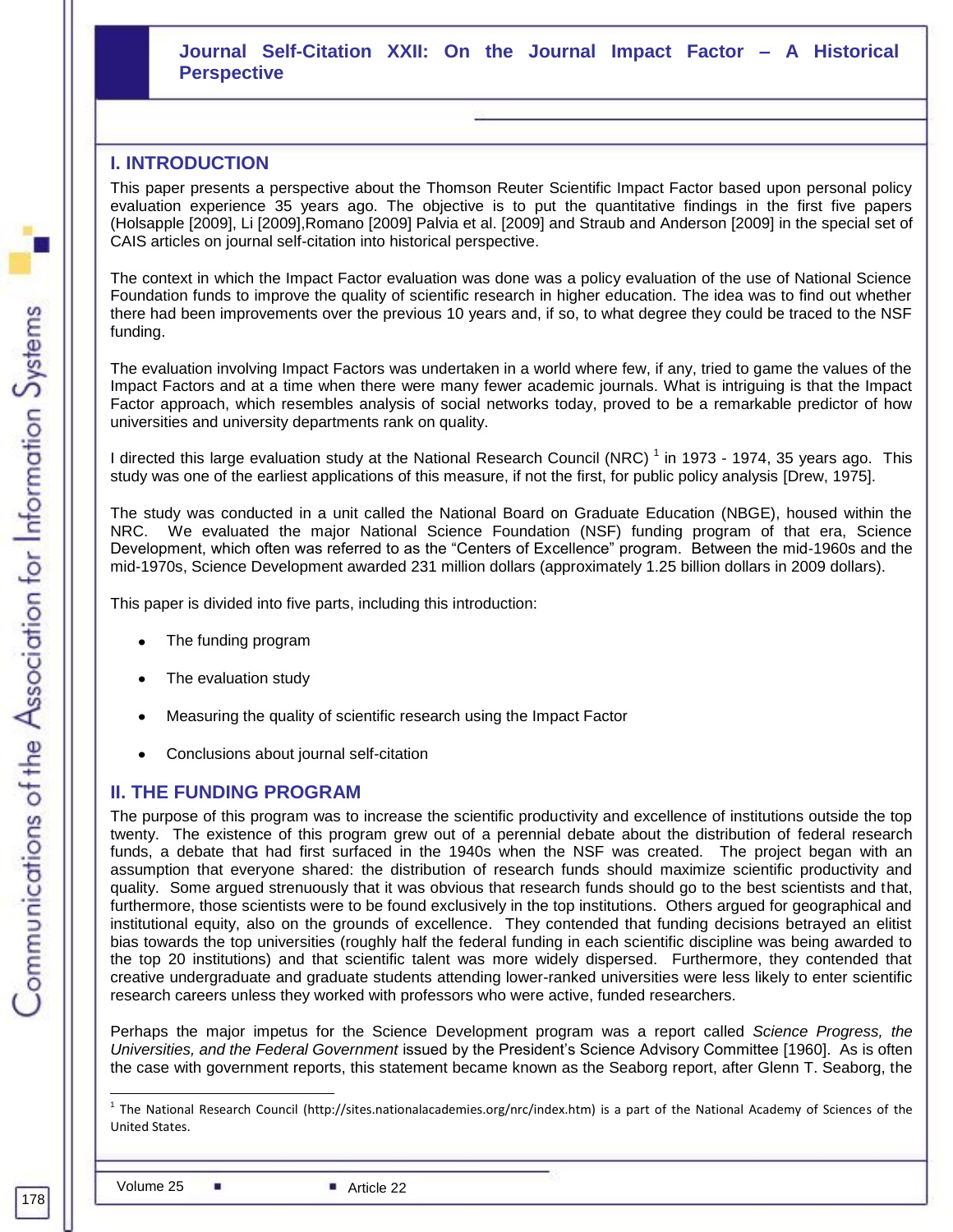chair of the committee. Among their recommendations was the following: "...increase support for rising centers of science. Over the next fifteen years the United States should seek to double the number of universities doing generally excellent work in basic research and graduate education." (p. 28)

This notion, first articulated when Eisenhower was still president, was subsequently endorsed and expanded by both the Kennedy and the Johnson administrations. The program took more definite form during Johnson's administration and was consistent with his philosophy of geographic diffusion of funds. A 1965 Executive Order on that subject was closely tied to the disbursement of NSF funds for university science development.

Science Development involved three subprograms.

- 1. The major component was University Science Development (USD), under which 31 institutions received 177 million dollars;
- 2. Special Science Development, under which 11 universities that had been denied USD support received limited funding (about a million dollars each) for a few promising departments; and
- 3. The Departmental Science Development subprogram, which awarded grants (about \$600,000 each) to individual departments that showed promise, but were housed in less highly -ranked universities, often urban universities.

The central philosophy was embodied in the USD subprogram. The emphasis was on systemic institutional support, not project support.

I should note that there often is a discontinuity between Washington politics and evaluation rigor. The top 20 research universities were excluded from funding under this program for obvious reasons. But the NSF administrators were quite cautious and never actually named the excluded universities. So there was the hilarious spectacle of leading research universities searching for some measure that would define them as outside the top 20, so that they could then compete for these (then) massive funds. The most successful of those leading institutions was the University of Washington, which, by my calculations, then ranked about eighth in the nation, and was funded under USD. The largest Departmental Science Development grant went to Yale! And so it goes in Washington.

This debate about the concentration of federal science funding has not gone away. Last month the American Association of Universities, which consists largely of leading research institutions, issued a statement urging that, in these economically stressed times, federal research funding should be focused on the leading universities [Basken, 2009]. Otherwise, they contended, the nation's research standing might suffer.

#### **III. THE EVALUATION STUDY**

My staff and I at the National Research Council were tasked with conducting a comprehensive evaluation of Science Development. This evaluation included:

- field visit case studies of both funded and non-funded institutions, and
- statistical analyses of quantitative data.

For the field visits, we assembled teams of scientists. Recruiting scientists to assist the National Academy of Sciences is not difficult (for example, our team included national leaders like John Bardeen--who twice won the Nobel Prize for physics and was co-inventor of the transistor--policy experts, institutional leaders, and evaluation specialists). We interviewed university administrators, faculty and staff, and, sometimes, students at each university.

We amassed a data base containing longitudinal indicators about graduate departments in physics, chemistry, and mathematics (the main disciplines that were funded, given the era), and a control field, history. We collected information from primary sources and from existing data bases on a number of indicators of science department structure, functioning and success. The data spanned a 15-year period which included years before, during, and after Science Development funding.

We built multivariate models to assess the unique impact of Science Development funding on important outcomes, while controlling for baseline differences between institutions. With the help of several experts on the project advisory panel (i.e., Donald Campbell, one of the founders of the discipline of evaluation, and Lincoln Moses,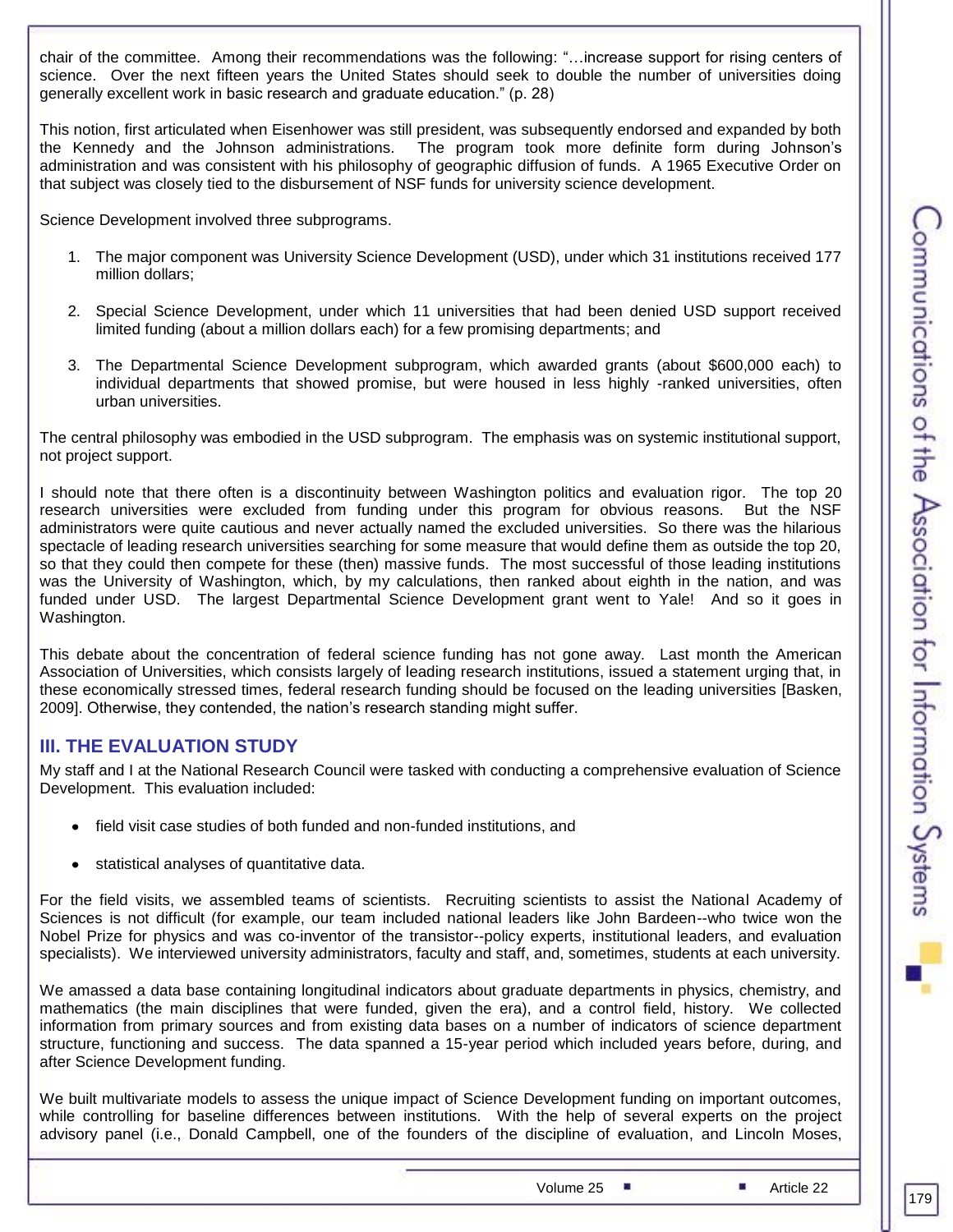president of the American Statistical Association and graduate dean at Stanford), we developed a special analysis and presentation technique for comparing group time series residuals [Drew 1983].

The project report appeared as a book, *Science Development: An Evaluation Study*, along with an accompanying National BNBGE policy report [National Board on Graduate Education, 1975]. While we were objective and included criticisms (e.g., there was virtually no concern expressed for undergraduate education and the scientific pipeline at the funded institutions), we reported dramatic changes and quantum leaps in research quality at a number of institutions. (For example, the program funded three universities in close proximity in North Carolina; this support catalyzed the development of the North Carolina Research Triangle. The Astronomy department of the University of Arizona jumped to a top position in national rankings, in great part because of USD funding.) These changes were reflected in significant impacts we found in the national data when we conducted the multivariate analyses.

#### **IV. MEASURING THE QUALITY OF SCIENTIFIC RESEARCH USING THE IMPACT FACTOR**

We struggled with how to measure the quality of scholarly productivity. We considered publication counts, citation counts, various weighting schemes for publications (e.g., a book was worth four articles), and the like. We developed a measure of departmental rate of publication in the top 20 journals in the field. To do so, we defined the top 20 journals by their Impact Factor. Then we simply counted how many publications per year appeared in these journals written by scientists at our sample universities.<sup>2</sup> We summed the counts at the departmental level, i.e., the graduate department was the unit of analysis.

One day I asked Ron Karpf, a member of my staff and a crack computer programmer, to run a multiple regression analysis. We had peer review ratings of the science departments from 1970 done by KD Roose and CJ Anderson of the American Council on Education [1970]. I wanted to see which of our many departmental variables might predict them. The results were simply astounding. We did not successfully estimate a *multiple* regression equation because only one variable was significant—and it was powerful! It was our publication variable based in part on the Impact Factor. The multiple correlation coefficient, which, of course, was equal to the Pearson correlation coefficient, was .87. We noticed that the data showed an inverse exponential curve. So we performed a transformation, after which the linear correlation coefficient increased to .91.

As you know, one rarely obtains a correlation that high in social science research. Ron and I continued this work after I left the NRC and joined the Rand Corporation. We published the results in a Rand Corporation paper [Drew and Karpf, 1975] and in a peer-reviewed journal article [Drew and Karpf, 1981]. Since five years had passed since the 1970 national peer review ranking of academic departments by Roose and Anderson, and since our Impact Factor measure correlated almost perfectly with their previously published departmental rankings, we modestly included tables showing what the new rankings would be, based on the latest available publication data. I received an angry letter from the head of the national association of applied mathematicians complaining that my top 20 list of mathematics journals unfairly favored theoretical mathematics. I replied that we relied objectively on the ISI impact factor and that it appeared clear that articles in theoretical journals were cited more frequently.

#### **II. CONCLUSIONS ABOUT IMPACT FACTORS**

This set of articles deals with coercive use of self-citations by journals. But we should note that there are other forms of coercion and citation inflation. Some authors extensively self-cite. Some senior professors coerce junior colleagues into citing their work. Increasingly, in an economically and technologically flat world, we will see comparisons of scientific productivity across nations. Will national scientific and academic leaders coerce scholars into excessive citations of work from their own country?

The move by Thomson Reuters Scientific to publish Impact Factors with and without credit for journal self-citation is welcome. A similar index that removes from the Impact Factor self-citation by authors of their work in other journals would also be ethically desirable.

We should differentiate healthy or legitimate journal self-citation from coerced journal self-citation. Straub and Anderson [2009] observe that there may be good reasons for non-coerced higher rates of citation of a leading journal as that is where published work has "made a splash." As Romano [2009] notes, this is a classic example of Merton's Matthew Effect [Merton, 1968] , the theory of accumulated advantage; the rich get richer. But, unlike coerced citation, it is an ethical and legitimate process.

 2 It was a different era; I hired research assistants who spent all day reading through paper journals and counting institutional affiliations to determine the department publication counts.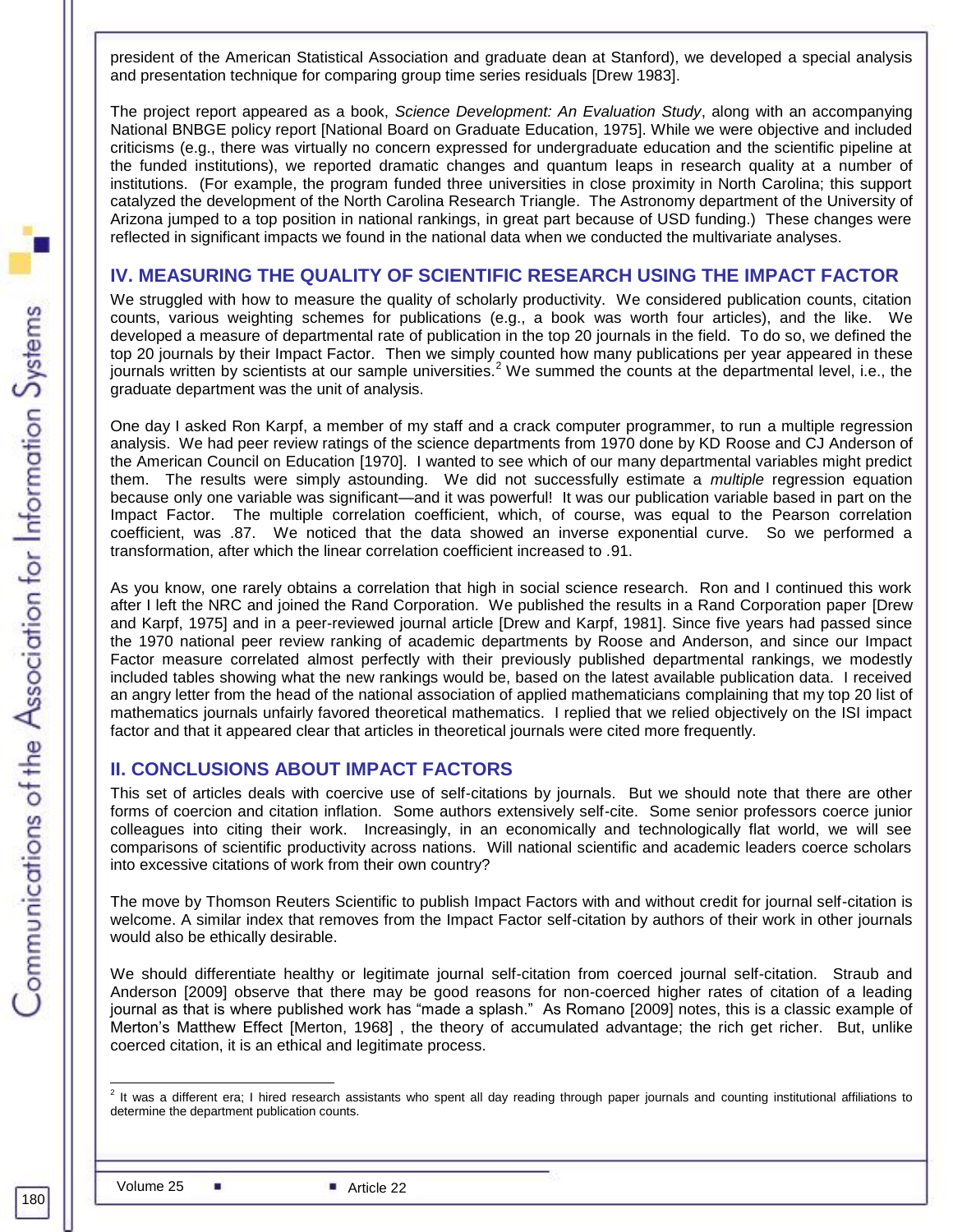Having said that, we still need to consider that, throughout society, people find ways to beat the system. If a perfect policing system renders journal self-citation fruitless, two journals could collaborate to increase their impact factors by coercing citations to one another.

We know that not all citations reflect quality. For example, there are negative citations, e.g., "Jones totally misunderstood my theory." I have a colleague who is one of the best in his field. He was one of the early adopters of a new multivariate statistical method and he made a mistake while using it. For years after that, authors warned their readers not to make that mistake and cited my colleague's article. Although he was embarrassed by it, he enjoyed a high citation rate.

We also know, as Holsapple [2009] points out, that impact factors are averages based on citation rates that vary considerably by journal, by discipline, and, of course, by author. Thus individual articles contribute differently to the impact factor. Consider the raw data from the five articles discussed here, plus my own, on impact factors. The number of references listed in these six articles is : 2,5,9,15,24,75. The mean of these numbers is 21.7 and the median is 12. Neither of these measures captures the complexity of even this small distribution, as indicated by its range of 2 to 75.

Palvia, Palvia, and Baqir [2009] report that journal self-citation among the top three IS journals is frequent and exceeds self-citation by non-top-tier journals. They note that ISR had no citations of *Decision Science*, *Information*  and Management, or *Journal of the Association for Information Systems*. They ask, "Is the set of top tier journals an elite club?"

Their question brings my own reflections full circle. I would note the irony that it was a parallel observation that top funded universities formed an elite club that was at the heart of the Seaborg Report [President's Scientific Advisory Board, 1960] and was the impetus for the NSF Science Development program (Section II) that my team evaluated using Impact Factor data (Section IV).

I believe that it is dangerous for important resources in research, whether funding or citations, to be limited to an elite club. As Thomas Kuhn pointed out in *The Structure of Scientific Revolutions* [Kuhn, 1962], science progresses when creative scholars question the fundamental assumptions of an existing paradigm. Such creative, free-spirited inquiry is less likely to occur among the true believers who publish only in the leading journals.

#### **REFERENCES**

- Basken, P. (2009). "U.S. May Need to Prune Number of Research Universities, Lobby Group Says," *The Chronicle of Higher Education*, June 26.
- Drew, D.E. (1975). *Science Development: An Evaluation Study*, Washington, DC, National Academy of Sciences Press.
- Drew, D.E. (1983). "Advanced Ocularmetrics: Graphing Multiple Time Series Residual Data," *Educational Evaluation and Policy Analysis* (5)1, Spring, pp. 97-105.
- Drew, D.E. and R. Karpf (1975). *Evaluating Science Departments*: *A New Index*, Santa Monica, CA: The Rand Corporation, P-5521, October, 37.
- Drew, D.E. and R. Karpf (1981). "Ranking Academic Departments: Empirical Findings and a Theoretical Perspective," *Research in Higher Education* (14(4).
- Holsapple, C. W. (2009). "Journal Self-Citation II: The Quest for High Impact Truth or Consequences," *Communications of the Association for Information Systems* 25(1), Article 2, pp. 11-20.
- Kuhn T. (1962). *The Structure of Scientific Revolutions,* Chicago, University of Chicago Press.
- Li, E. (2009). "Journal Self-Citation III: Exploring the Self-Citation Patterns in MIS Journals, *Communications of the Association for Information Systems* 25(1), Article 3, pp. 21-32.
- Merton, R.K. (1968). "The Mathew Effect in Science" *Science* 159 (3810) January 10, pp. 56-63.
- National Board on Graduate Education (1975). *Science Development, University Development and the Federal Government*, Washington, DC: National Academy of Sciences, 48 pp.

Volume 25 ■ Article 22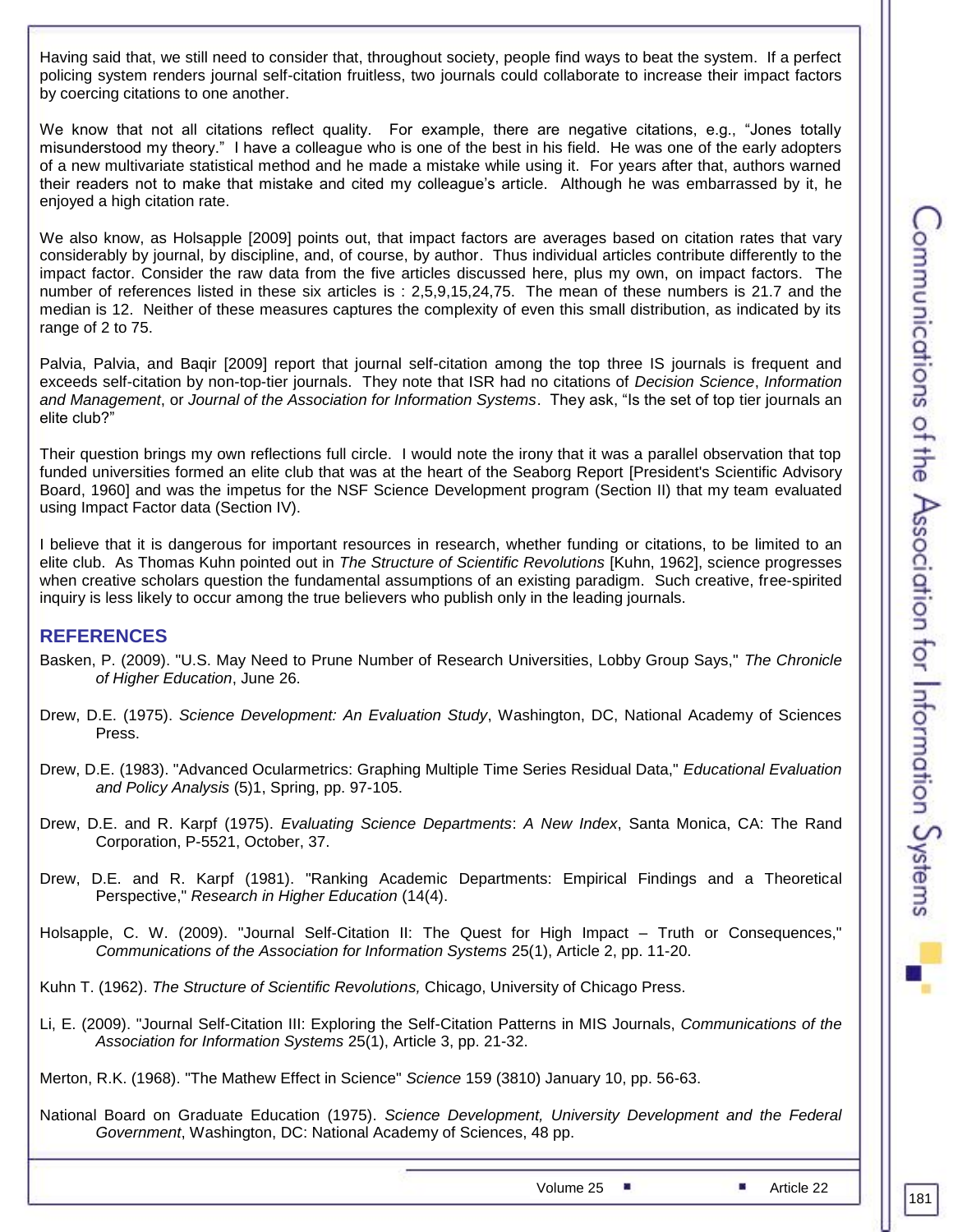- Palvia, P., S. Palvia, and M.N. Baqir (2009). "Journal Self-Citation IV: Citations Analysis of IS Journals Separating Fact from Fiction," *Communications of the Association for Information Systems* 25(1), Article 4, pp. 33-40.
- President's Science Advisory Committee (1960). *Science Progress, the Universities, and the Federal Government* Washington, DC: The White House.
- Romano, N. (2009). "Journal Self-Citation V: Coercive Journal Self-Citation: Manipulations to Increase Impact Factors May Do More Harm than Good in the Long Run," *Communications of the Association for Information Systems* 25(1), Article 5, pp. 41-56.
- Roose, K. D. and C.J. Anderson (1970). *A Rating of Graduate Programs*, Washington, DC: American Council on Education.
- Straub, D. W. and C. Anderson (2009). "Journal Self-Citation VI: Forced Journal Self-Citation Common, Appropriate, Ethical?" *Communications of the Association for Information Systems* 25(1), Article 6, pp. 57- 66.

#### **LIST OF ABBREVIATIONS**

- **IF** Impact Factor
- **NBGE** National Board on Graduate Education
- **NSF** National Science Foundation
- **NRC** National Research Council
- **USD** University Scientific Development project

#### **ABOUT THE AUTHOR**

David E. Drew holds the Joseph B. Platt chair in the management of technology at the Claremont Graduate University. His main appointment is in Education; he also holds appointments in Management and Mathematical Sciences. He has assessed faculty scholarly productivity as a researcher, as a member of the CGU appointment, promotion and tenure committee, and as a dean. Early in his career, he designed information systems as the head applications programmer at the Harvard Computing Center.

Copyright © 2009 by the Association for Information Systems. Permission to make digital or hard copies of all or part of this work for personal or classroom use is granted without fee provided that copies are not made or distributed for profit or commercial advantage and that copies bear this notice and full citation on the first page. Copyright for components of this work owned by others than the Association for Information Systems must be honored. Abstracting with credit is permitted. To copy otherwise, to republish, to post on servers, or to redistribute to lists requires prior specific permission and/or fee. Request permission to publish from: AIS Administrative Office, P.O. Box 2712 Atlanta, GA, 30301-2712, Attn: Reprints; or via e-mail from [ais@aisnet.org.](mailto:ais@gsu.edu)

a.